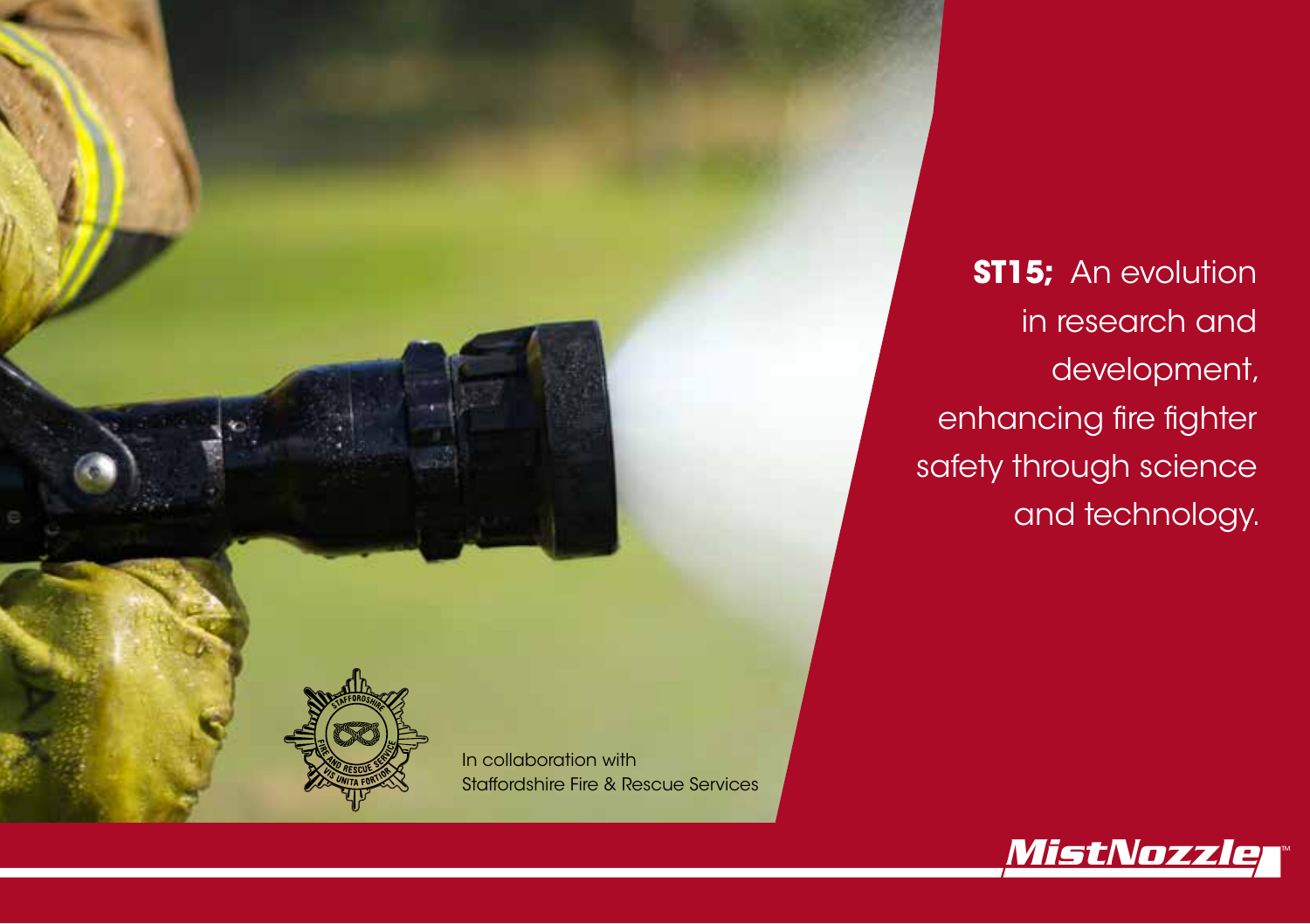

# The ST15 is a leading product in the revolution of fire fighting technology.

The launch of the ST15 introduces a new dimension in fire fighter safety and efficiency. Designed, developed and manufactured in the UK, using tried and tested micron technology, the ST15 encapsulates science in order to provide ultimate extinguishing and cooling with unrivalled levels of fire fighter safety. Not only does the ST15 provide safety, rapid cooling and extinguishing it is also the most water efficient nozzle on the world market today, approximately 65% more efficient than other comparative nozzles.

Designed to be intuitive, the ST15 has one-click switch-function technology, allowing the transition between Jet Mode and WaterMist Mode to be instantaneous and easy minimising room for error and ensuring safe mode selection.

The plug-and-go functionality of the ST15 works with most existing hose reels and has been specifically designed to be quick and easy to use; simply attach the hose, selecting the correct mode and open the nozzle - so instinctive that little or no training is required.

With water being a valuable resource the world over, the ST15 deliberately uses less water during operation. Studies have shown a significantly increased efficiency in water usage during like-for-like product trials; a product that protects the environment makes fire fighters safer and reduces operations costs. The WaterMist absorbs 2257kj of energy per litre verse conventional technology absorbing 335kj per litre.

Using the powerful combination of science, design and technology the ST15 competently combats the effects of smoke within the fire environment, providing an impressive and unique solution to combat the effects of smoke scrubbing.

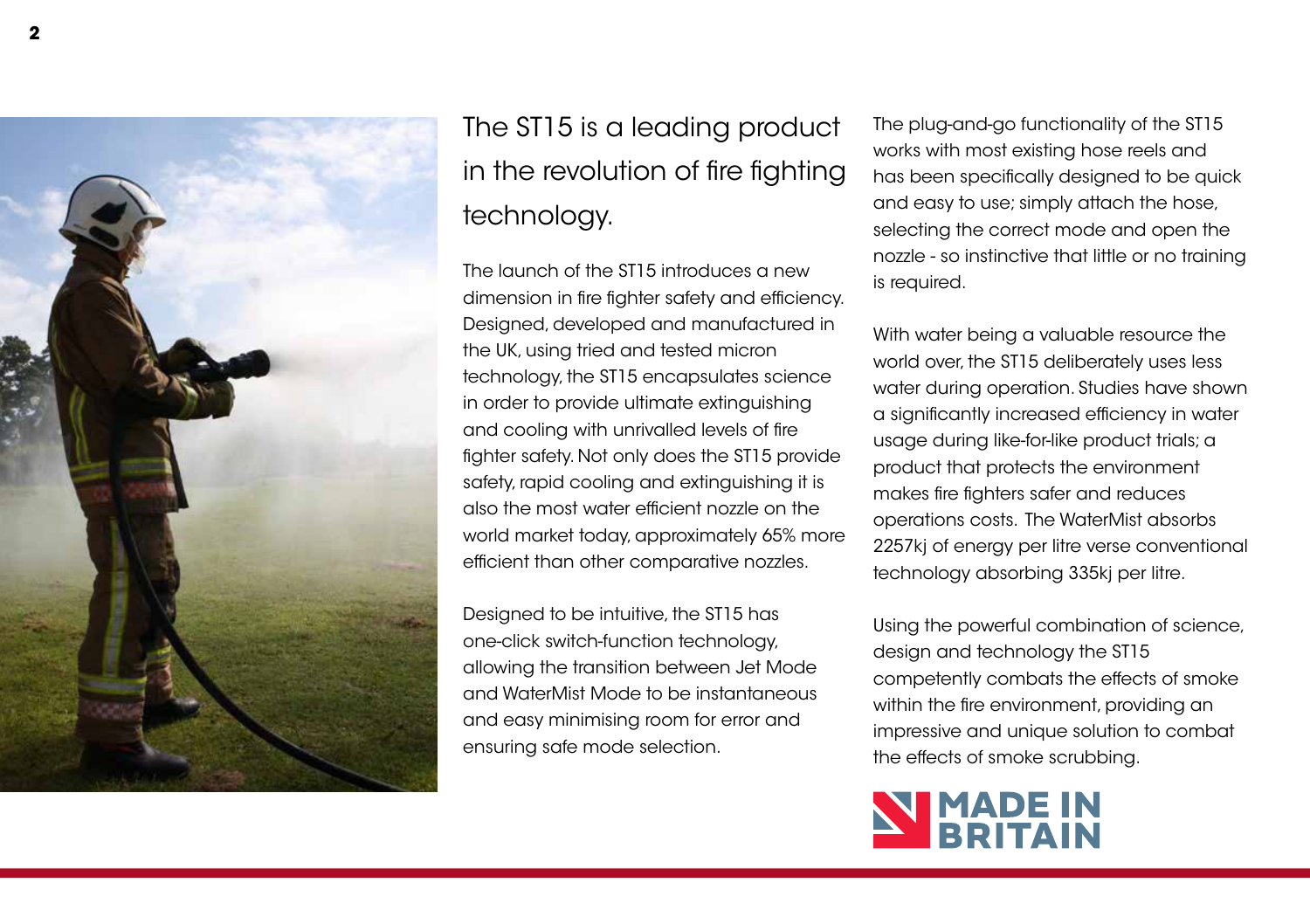





#### **Benefits:**

- Developed in collaboration with UK Fire & Rescue Services
- Perfectly created droplet size for superior cooling and safer fire fighting
- Effective smoke scrubbing for improved fire fighting conditions
- Flexibility to cool / fight from the outside
- Simple to operate with no additional training requirement
- 65%\* less water used
- Heavy duty anodised aluminium branch with protective rubber sleeve
- One-Click intuitive Jet/Mist mode rotation switch for simple mode change
- Smooth 2 direction Start/Stop Handle for on/off and pulsation fire fighting functionality
- Conforms to the requirements of NFPA 1964

\*See page 5





"A fire fighting nozzle, designed to protect fire fighters, the community and the environment."

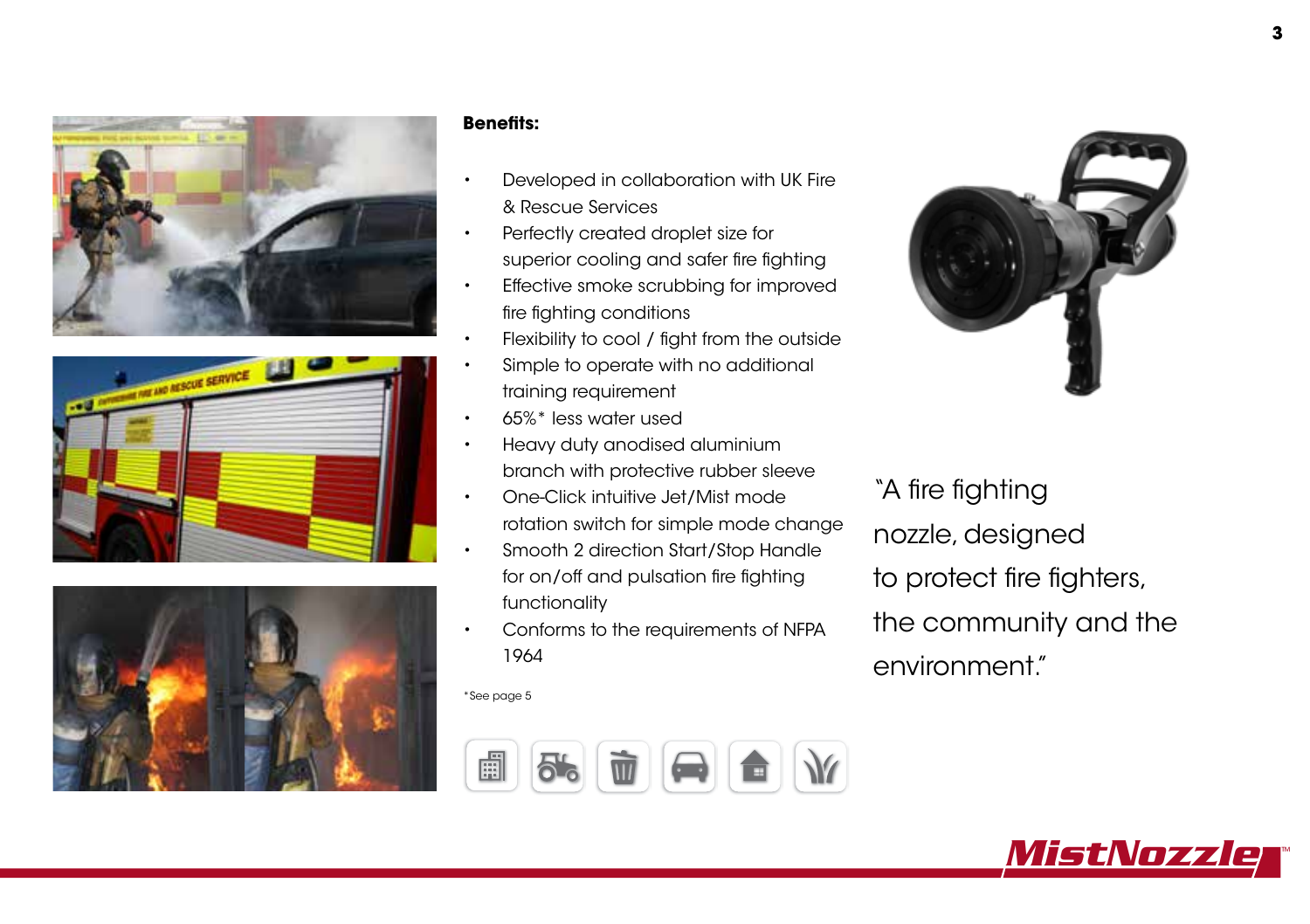## **Watermist Explained**

By applying low pressure fine water droplets, known as "WaterMist" over, around and into the flame, our WaterMist technology suffocates the fire. As the mist converts to steam it reduces the oxygen, simultaneously reducing the temperature at the source of the fire, therefore eliminating the production of flammable gases (free radicals). Having reduced the oxygen and cooled the fire, the flames are extinguished. The WaterMist technology generates a consistent droplet size of around 50 – 75 microns, which equates to an excess of 1,910,828,025 droplets from 1L of water giving a surface area of 120 sqm.

This provides a large surface area for the successful exchange of energy, approximately 2592 kJ/kg, which is responsible for the rapid cooling of the fire.



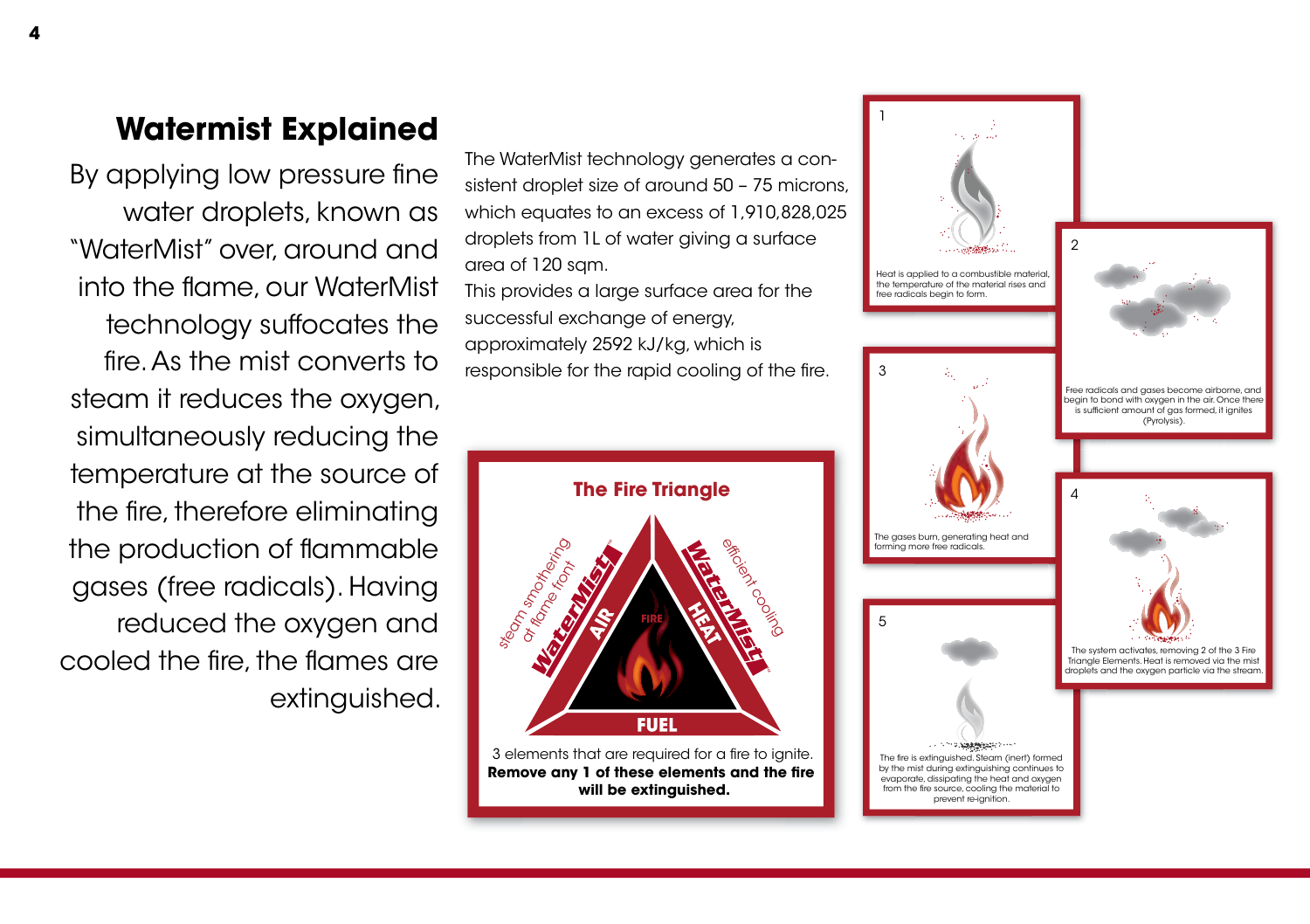## **Technical Information**



| <b>Item</b>               | <b>Description</b>                                       |  |  |  |
|---------------------------|----------------------------------------------------------|--|--|--|
| Agent                     | Water                                                    |  |  |  |
| <b>Dimensions</b>         | L: 240mm H: 265mm W(handle): 215mm W(rubber outer): 90mm |  |  |  |
| Weight                    | 2.75kg                                                   |  |  |  |
| Branch / Nozzle           | Ball valve operated, Mist or jet mode                    |  |  |  |
| Material                  | Body: Aluminium (6082 t6) Nozzle: HE15 (2014 t6)         |  |  |  |
| <b>Operating Pressure</b> | 20 bars                                                  |  |  |  |
| Inlet Size                | $3/4$ "BSP                                               |  |  |  |
| <b>Spray Type</b>         | Mist/Jet                                                 |  |  |  |
| <b>Flow Rate</b>          | Mist mode: 458/min at 20 bar                             |  |  |  |
|                           | Jet mode: 150 $\ell$ /min at 20 bar                      |  |  |  |

"Modern fire fighting in the comfort of traditional design. 65%\* more efficient water consumption with improved fire fighting."

\* Based on 14 minutes continuous fire fighting time on Mist mode



Dual mode branch in Jet mode Branch in Mist mode



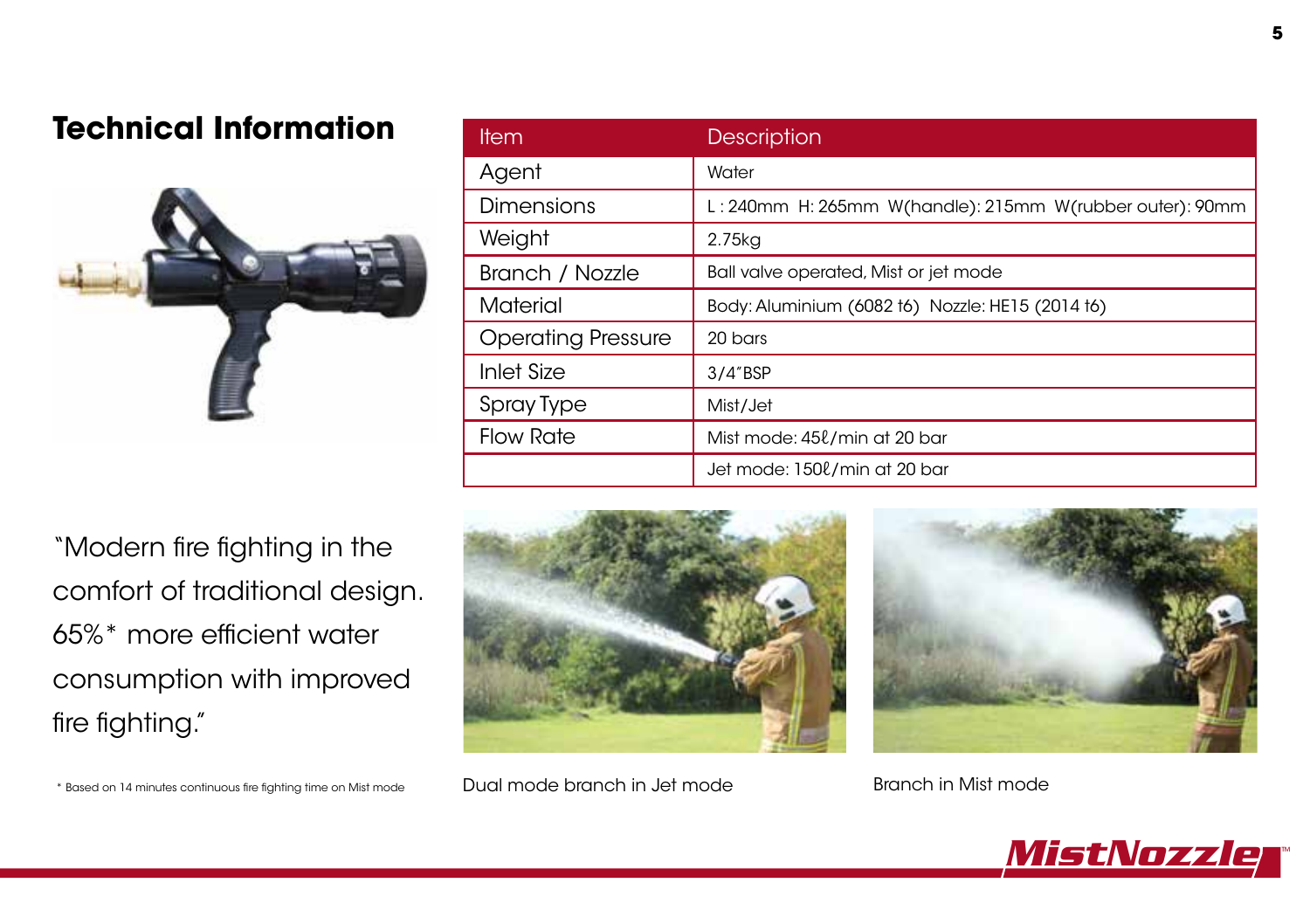## **Product Overview**

- Standard Hose Reel connectors to retrofit with all existing hose reels
- • One-Click intuitive Jet/Mist mode rotation switch for simple mode change
- Hard wearing externally mounted Anodised Aluminium Nozzle
- Traditional, ergonomic, easy grip handle
- WaterMist mode for rapid cooling, smoke scrubbing and water saving
- • Jet Mode for initial suppression from a distance
- Anodised aluminium branch with protective rubber sleeve



- Less water damage to property
- Reduced run off / Environmental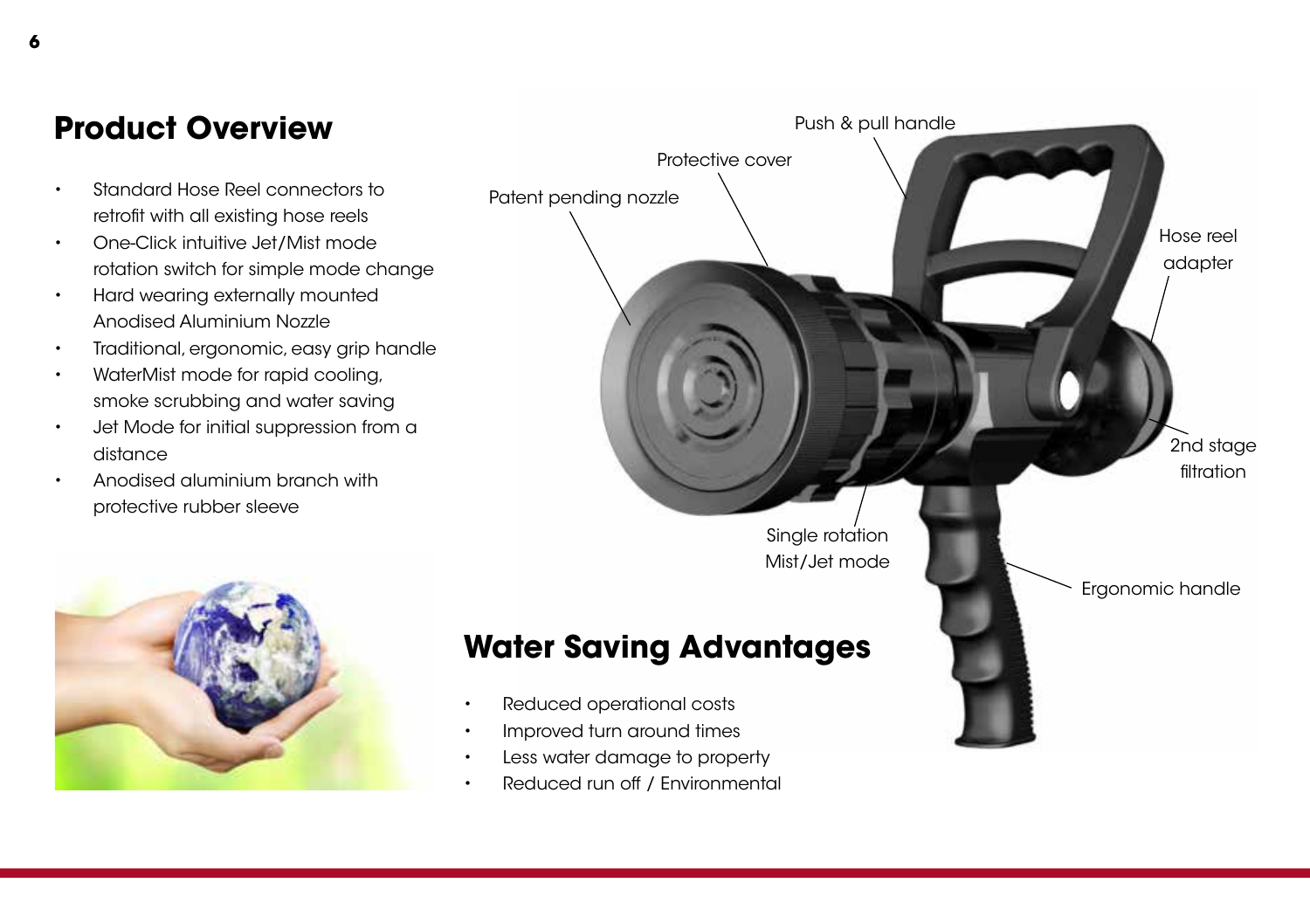## **Statistics**

Fire and rescue authorities attended **170,000 fire incidents** and **223,000 false alarms** in England in 2013-14 **275 Fire fatalities** in England 2013-14

Fire Statistics Monitor: England April 2013 to March 2014 by Department for Communities and Local Government

Smaller vehicles are ideal first response solution for these false alarms/call outs due to cost saving element and suitable equipment.







"Fire and Rescue Services are focusing on refining and developing their services and tools to be efficient at all levels."

> Dermot Hogan Head of Emergency Response Team